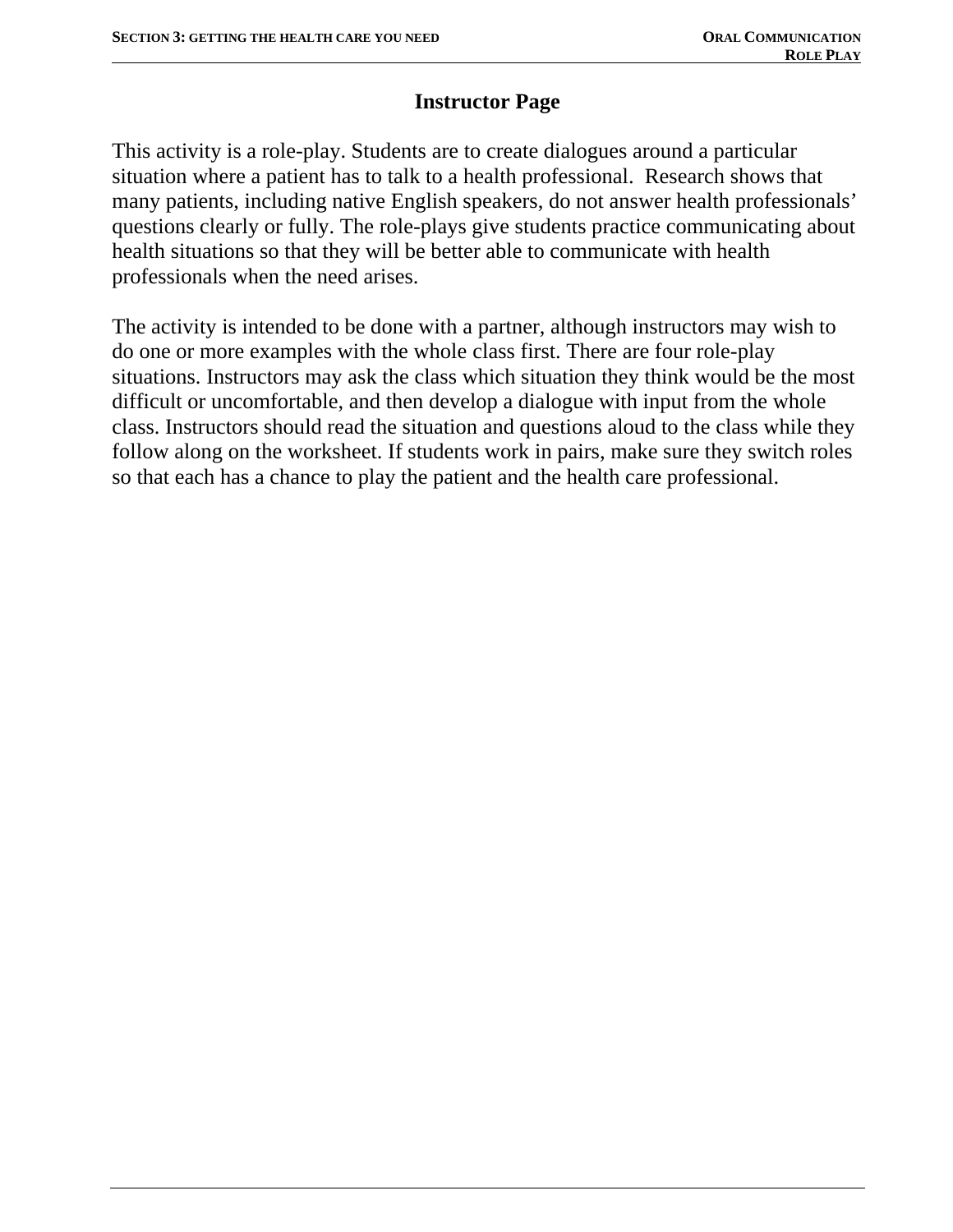## **Answering Health Professionals' Questions**

*Directions:* With a partner, choose two of the situations and plan a dialogue about them. Make sure that each partner has the opportunity to play both a health professional role and a patient role.

| <b>HEALTH PROFESSIONAL ROLE</b>                                                                                                                                                                                                                                                                                                                                                                                                                                                                                                                                                             | <b>PATIENT ROLE</b>                                                                                                                                                                              |
|---------------------------------------------------------------------------------------------------------------------------------------------------------------------------------------------------------------------------------------------------------------------------------------------------------------------------------------------------------------------------------------------------------------------------------------------------------------------------------------------------------------------------------------------------------------------------------------------|--------------------------------------------------------------------------------------------------------------------------------------------------------------------------------------------------|
| 1.a. You are a nurse practitioner.<br>Ask the patient the following questions:<br>1. Why are you here today?<br>2. Describe the pain.<br>3. When do you get the pain? Any special time of day?<br>After eating? Doing heavy lifting?<br>4. Do you have this pain all day long?<br>5. How long have you had this pain? Has it gotten worse<br>over time?<br>6. How bad is the pain? Show me on the Wong-Baker<br>FACES Pain Rating Scale.<br>7. Have you taken any medication for this pain? What<br>did you take? Did it work?<br>8. Is there anything else you can tell me about the pain? | 1.b. You are a patient<br>seeing a nurse practitioner<br>because you have had<br>a bad stomachache for<br>three days.<br>Answer the nurse<br>practitioner's questions<br>about your stomachache. |
| 2.a. You are a doctor.<br>Ask the patient the following questions:<br>1. Why are you here today?<br>2. Has your appetite changed?<br>3. When did this start?<br>4. Do you have any pain or feel ill when you eat?<br>After you eat?<br>5. Where is the pain?<br>6. Have you tried eating different kinds of foods?<br>7. Have you taken any new medication before this started?<br>8. How are things going in your life right now? Have you<br>been worried or upset about something?                                                                                                       | 2.b. You are a patient.<br>You have come to the clinic<br>because you have had<br>trouble eating for the past<br>two weeks.<br>Answer the doctor's<br>questions about your<br>appetite problem.  |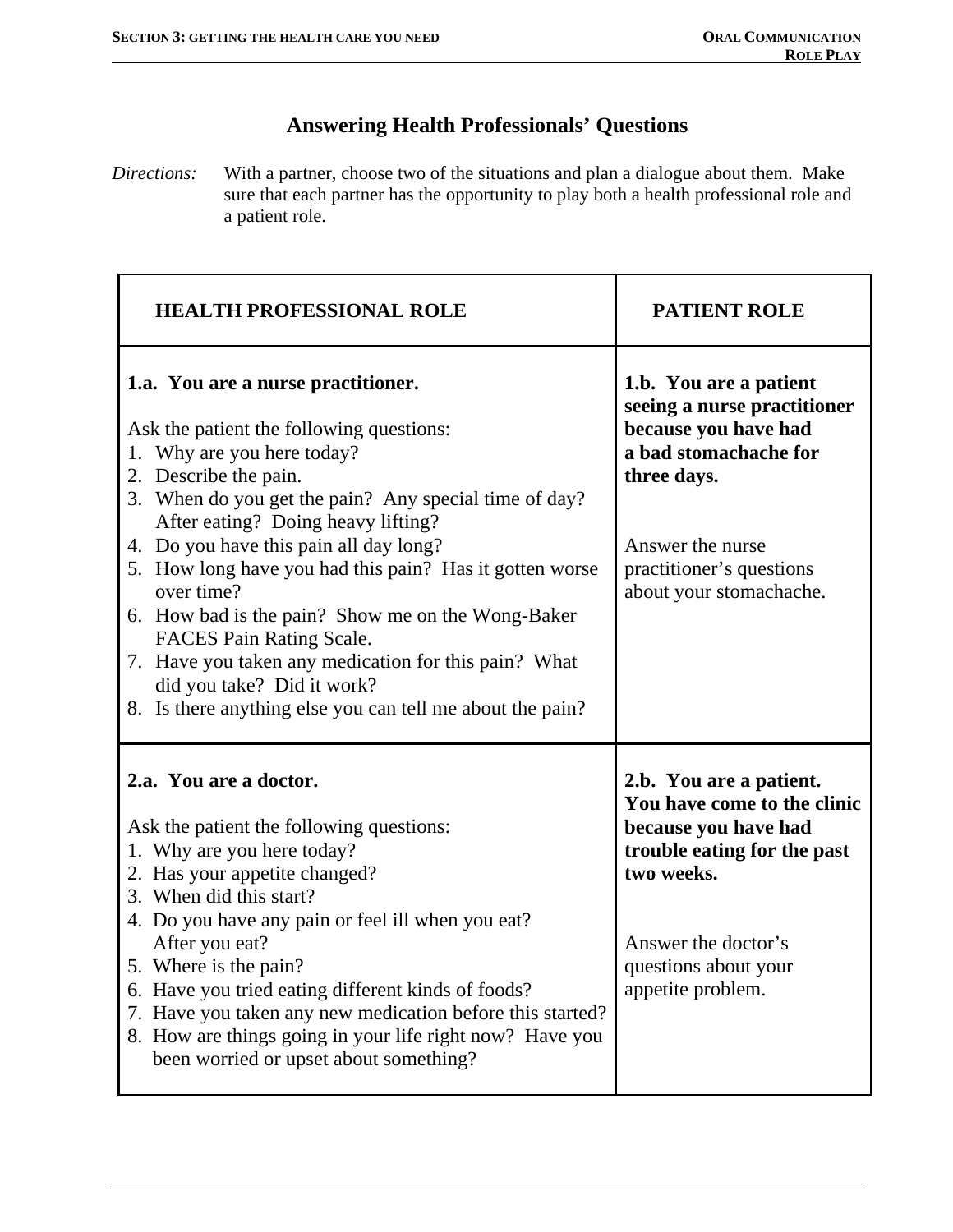## **Answering Health Professionals' Questions,** continued

| <b>HEALTH PROFESSIONAL ROLE</b>                                                                                                                                                                                                                                                                                                                                                                                                                                                                                                                                                                                                                                                              | <b>PATIENT ROLE</b>                                                                                                                                                                          |
|----------------------------------------------------------------------------------------------------------------------------------------------------------------------------------------------------------------------------------------------------------------------------------------------------------------------------------------------------------------------------------------------------------------------------------------------------------------------------------------------------------------------------------------------------------------------------------------------------------------------------------------------------------------------------------------------|----------------------------------------------------------------------------------------------------------------------------------------------------------------------------------------------|
| 3.a. You are a nurse in a clinic.<br>You see the patients before they see a doctor. Ask the<br>patient the following questions:<br>Why are you here today?<br>1.<br>When did the pain first start? Has it gotten worse?<br>2.<br>Where on your back is the pain located?<br>3.<br>Are you always in pain? When do you have the pain?<br>4.<br>5. Describe the pain.<br>6. How bad is the pain? Show me on the Wong-Baker<br>FACES Pain Rating Scale.<br>7. Have you taken any medication for this pain? What<br>did you take? Did it work?<br>8. Is there anything else you can tell me about the pain?                                                                                      | 3.b. You are a patient.<br>You have come to the clinic<br>because you have had a<br>backache for one week and<br>it's getting worse.<br>Answer the nurse's questions<br>about your backache. |
| 4.a. You are a physician assistant.<br>Ask the patient the following questions:<br>Why are you here today?<br>1.<br>Where is your headache located? Where does it hurt?<br>2.<br>How often do you get these headaches (e.g., every day,<br>3.<br>most days)? How long do they usually last?<br>4. How long have you been getting these headaches?<br>5. How bad is the pain? Show me on the Wong-Baker<br>FACES Pain Rating Scale. Is the level of pain always<br>the same?<br>Does anything specific bring on the headaches?<br>6.<br>Have you taken any medication for this pain? What<br>7.<br>did you take? Did it work?<br>Is there anything else you can tell me about the pain?<br>8. | 4.b. You are a patient<br>seeing the physician<br>assistant about the<br>headaches you've been<br>getting.<br>Answer the physician<br>assistant's questions.                                 |